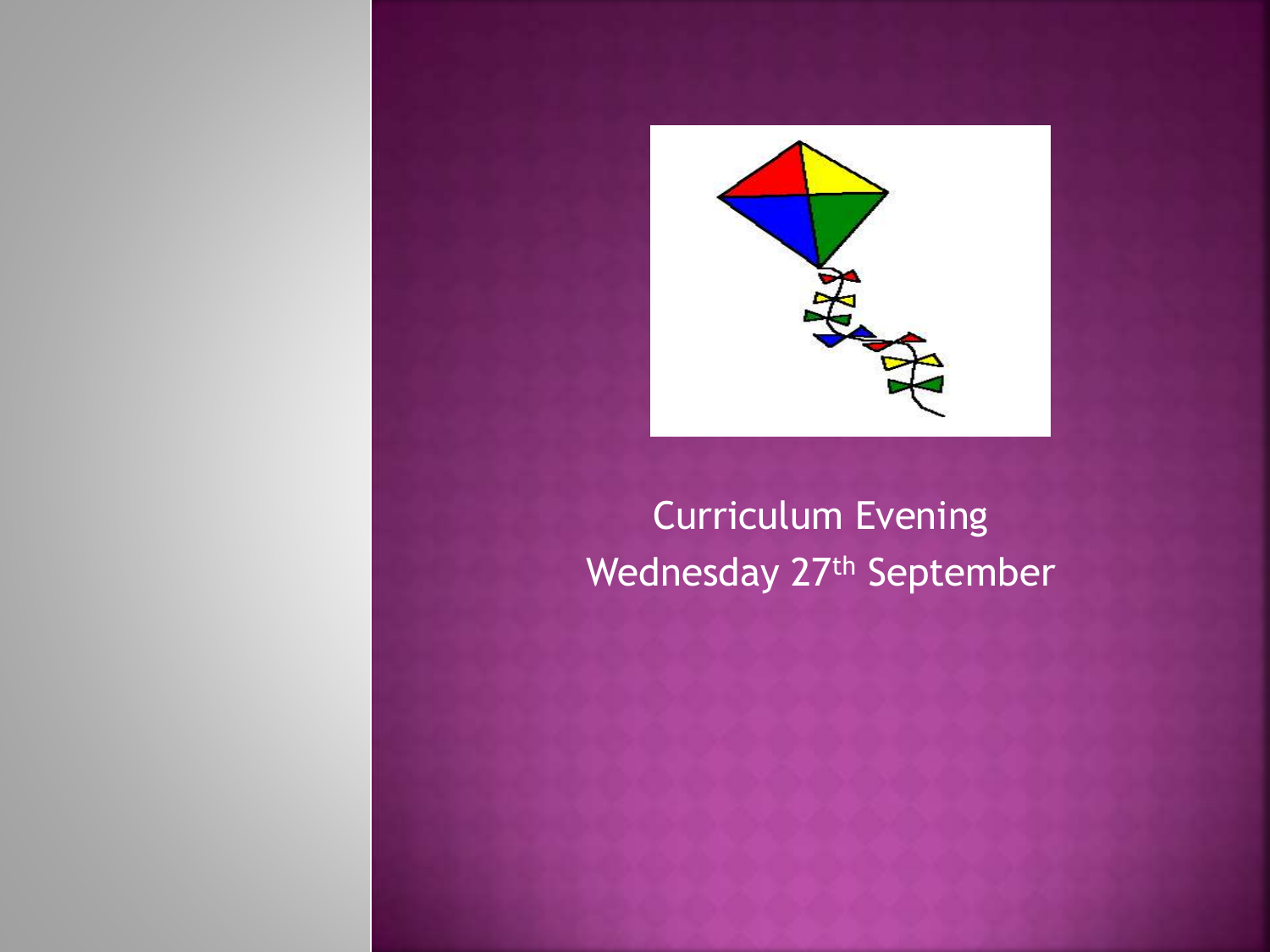### OVERVIEW OF EVENING

- New Curriculum Frameworks
- Why they have been introduced
- How they have been developed
- What they are/look like
- Behaviour/Use of Class Dojo
- Time in classes See activities linked to Curricular Frameworks in action/Use of Class Dojo in individual classes (3x15 min bells)

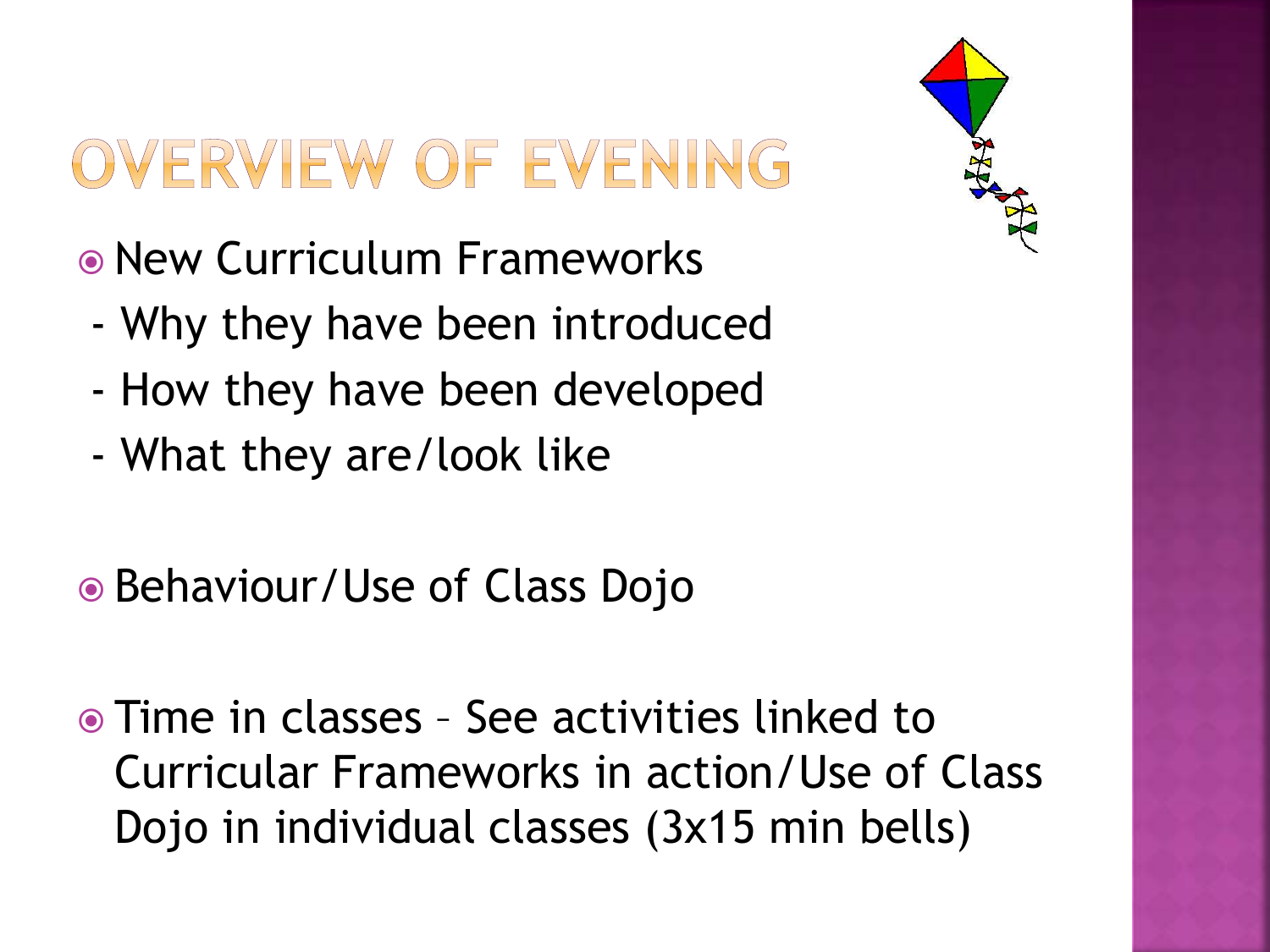### WHAT ARE THE CURRICULUM FRAMEWORKS?



 Documents in line with Curriculum for Excellence that shows progression through the levels – Early – Fourth

### Consistency at transition points

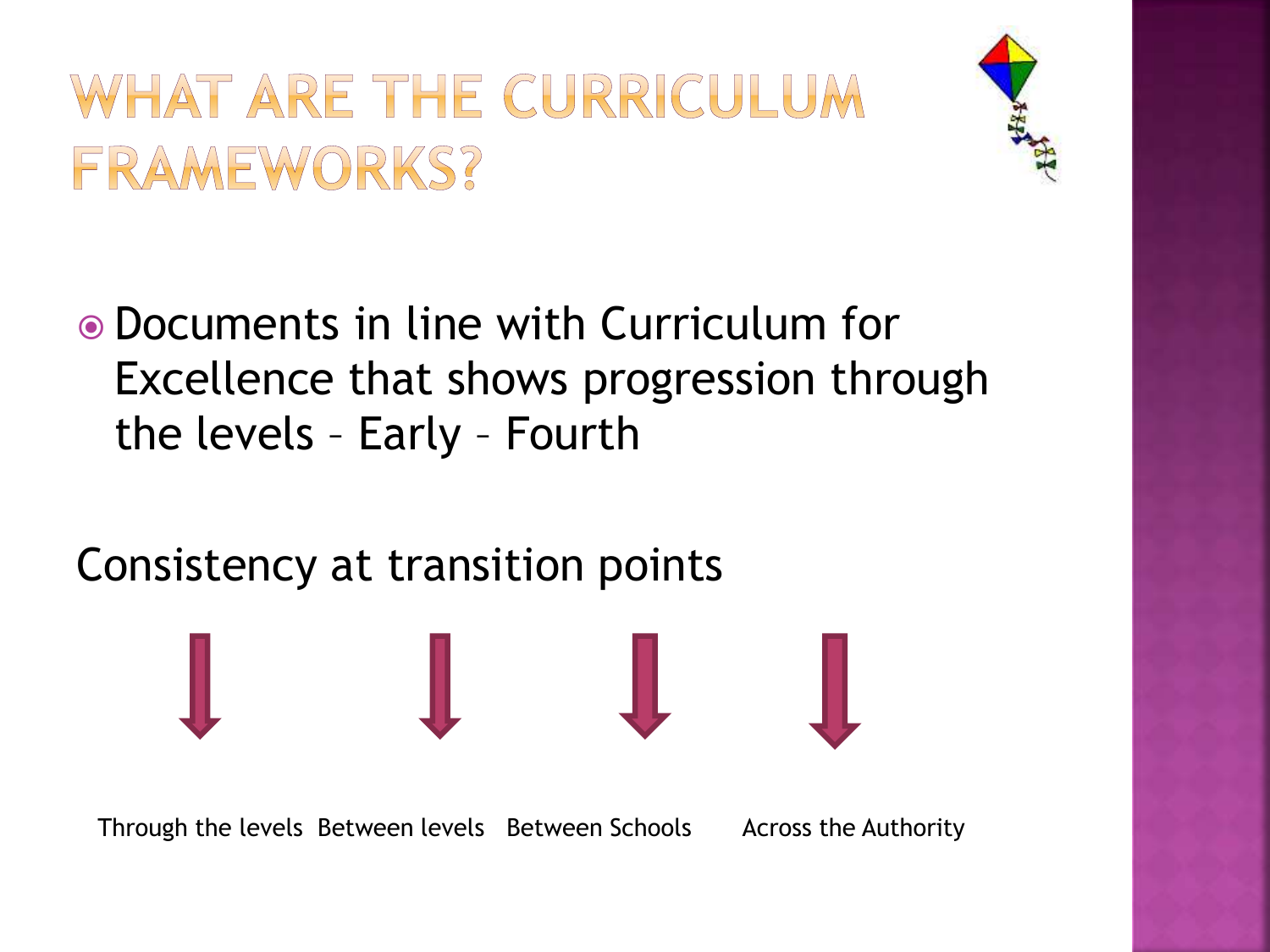## CURRICULAR FRAMEWORKS

### Why? National Level

"Aspect for improvement"

 Continue to take forward plans for improved consistency of practice in curriculum planning, assessment and moderation to bring greater equity in the workload experienced by staff in schools across the local authority."

Education Scotland East Lothian Council CfE Workload Report 2016

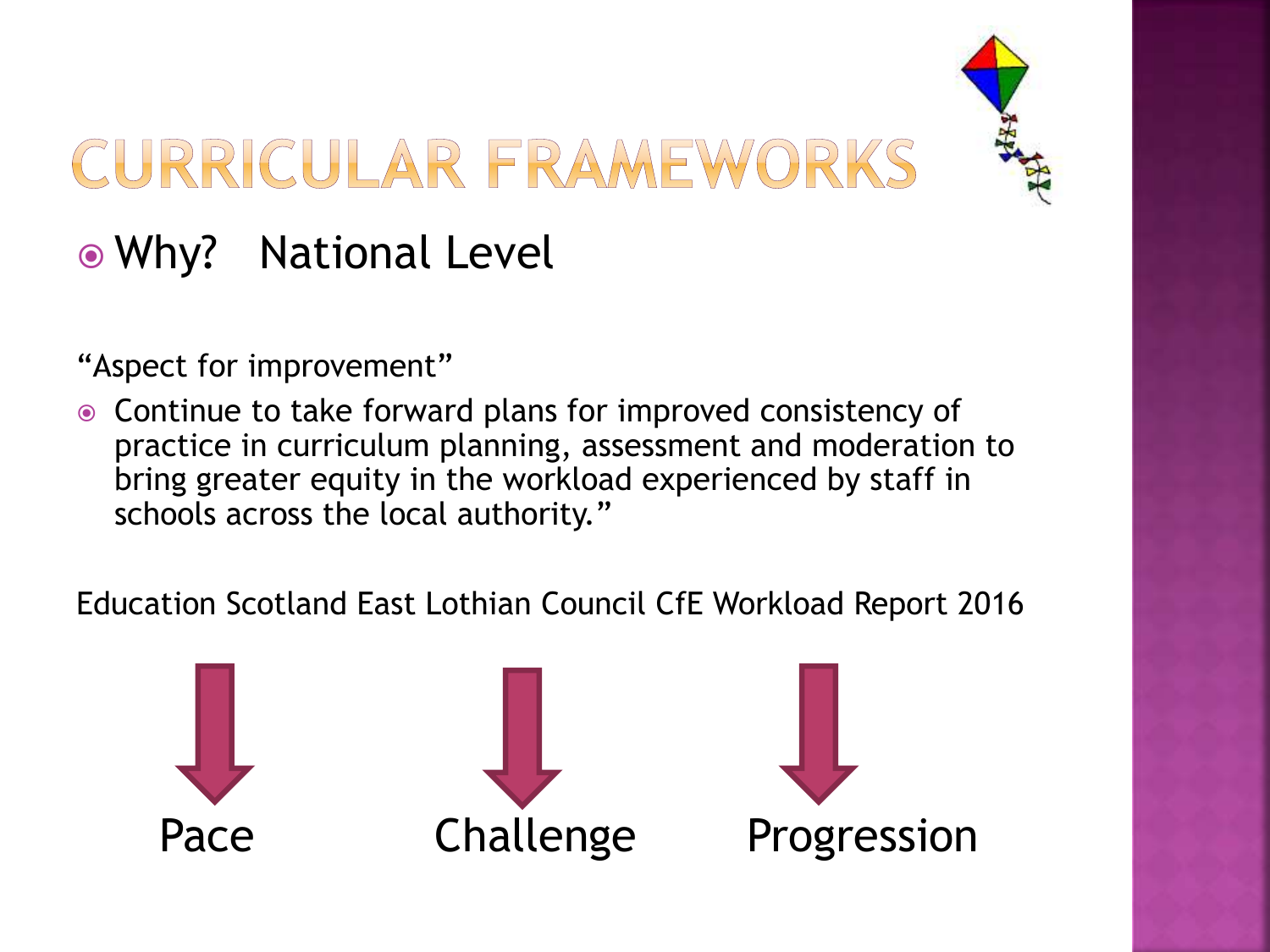

Local Level

 East Lothian Guidance for School Improvement Planning 2017/18 highlights the implementation of the curriculum frameworks as one of the local priorities to be included in school improvement plans from August 2017:

 *'Implement the following curriculum frameworks of learning across all schools within the broad general education: Numeracy and Mathematics, English and Literacy, Science, Social Subjects and Health and Wellbeing. Develop and implement the curriculum frameworks for Expressive Arts, Modern Languages and Technologies'*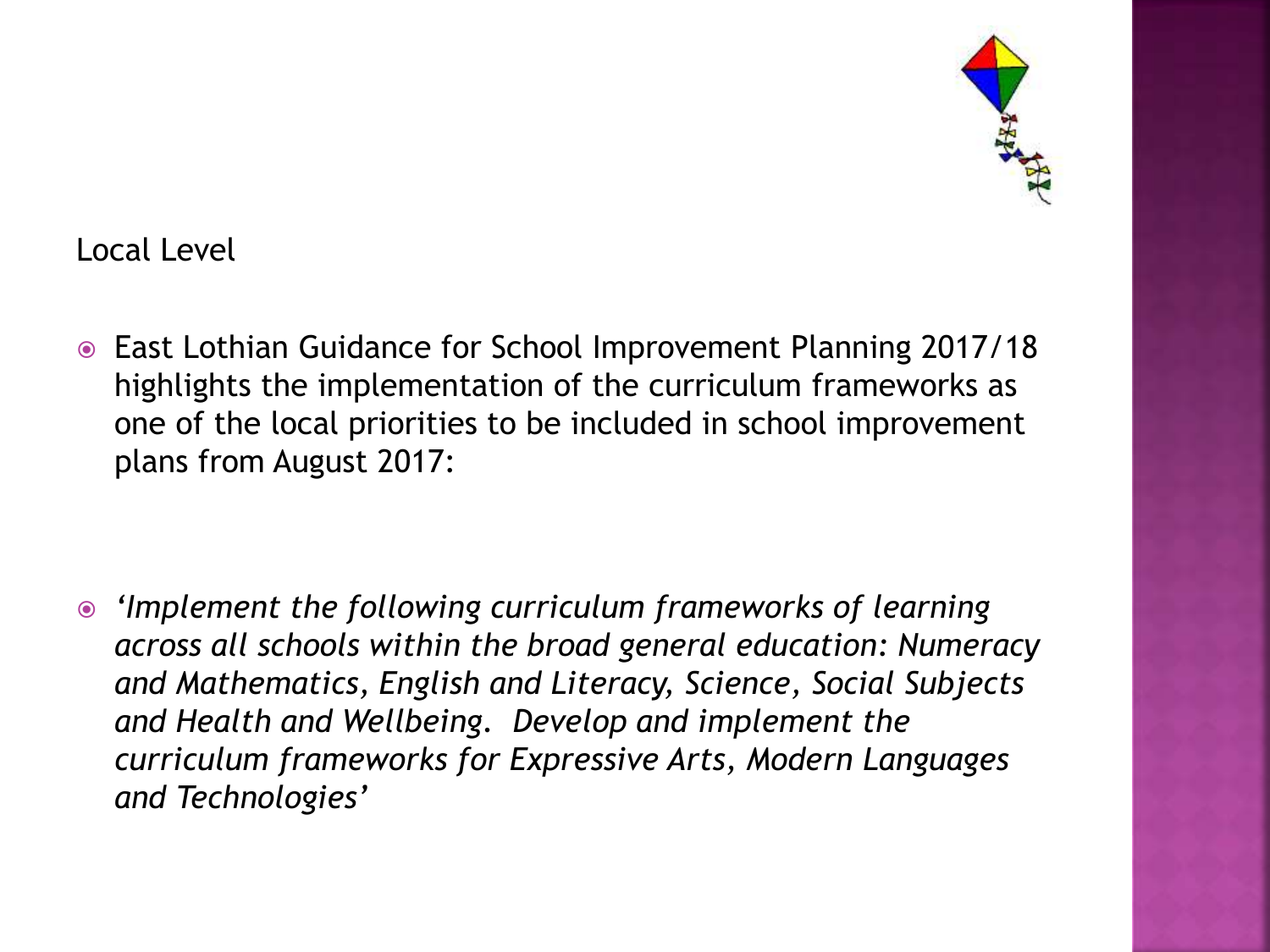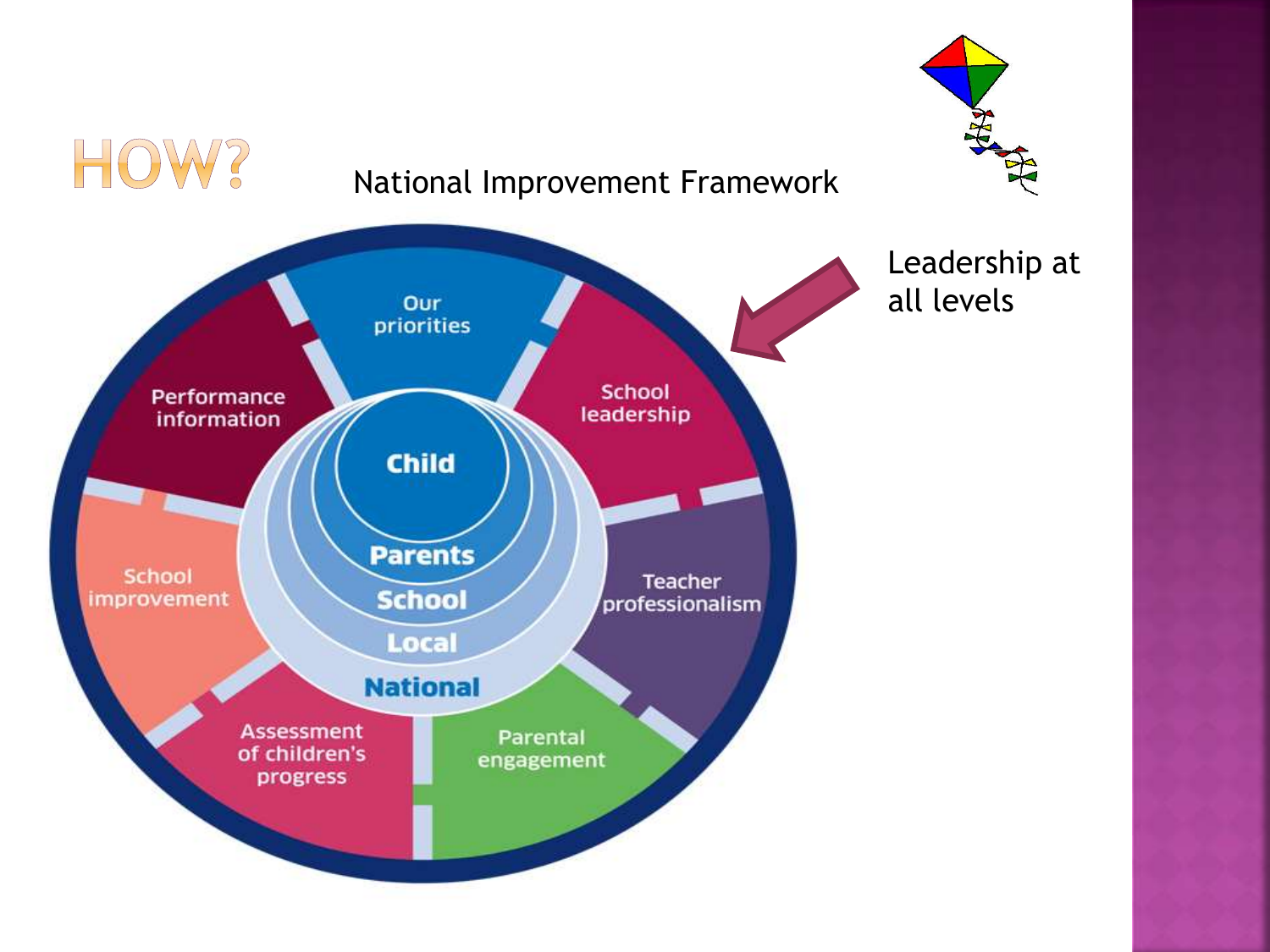

### AUTHORITY APPROACH

- Promoted staff
- Class Teachers

Curriculum Development Groups  $\longrightarrow$  Collaboration across all levels School Level Scrutiny x 2 – Changes made Draft Frameworks being used in schools Review June 2018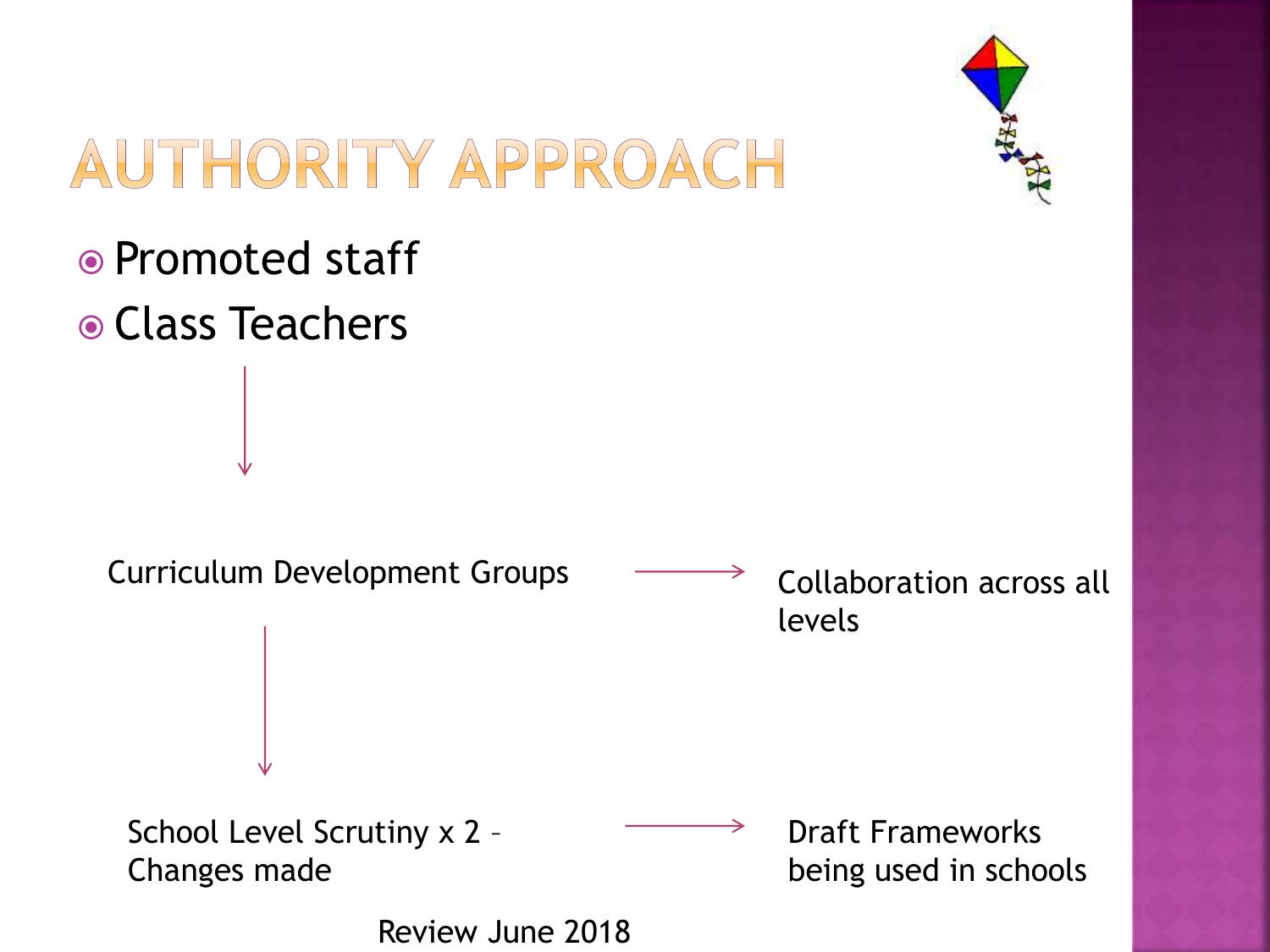

Frameworks for:

- Numeracy and Maths
- **.** Literacy and English
- Health and Well-being
- Science
- Social Studies
- This year.......
- Expressive Arts
- ⊙ RME
- Technologies

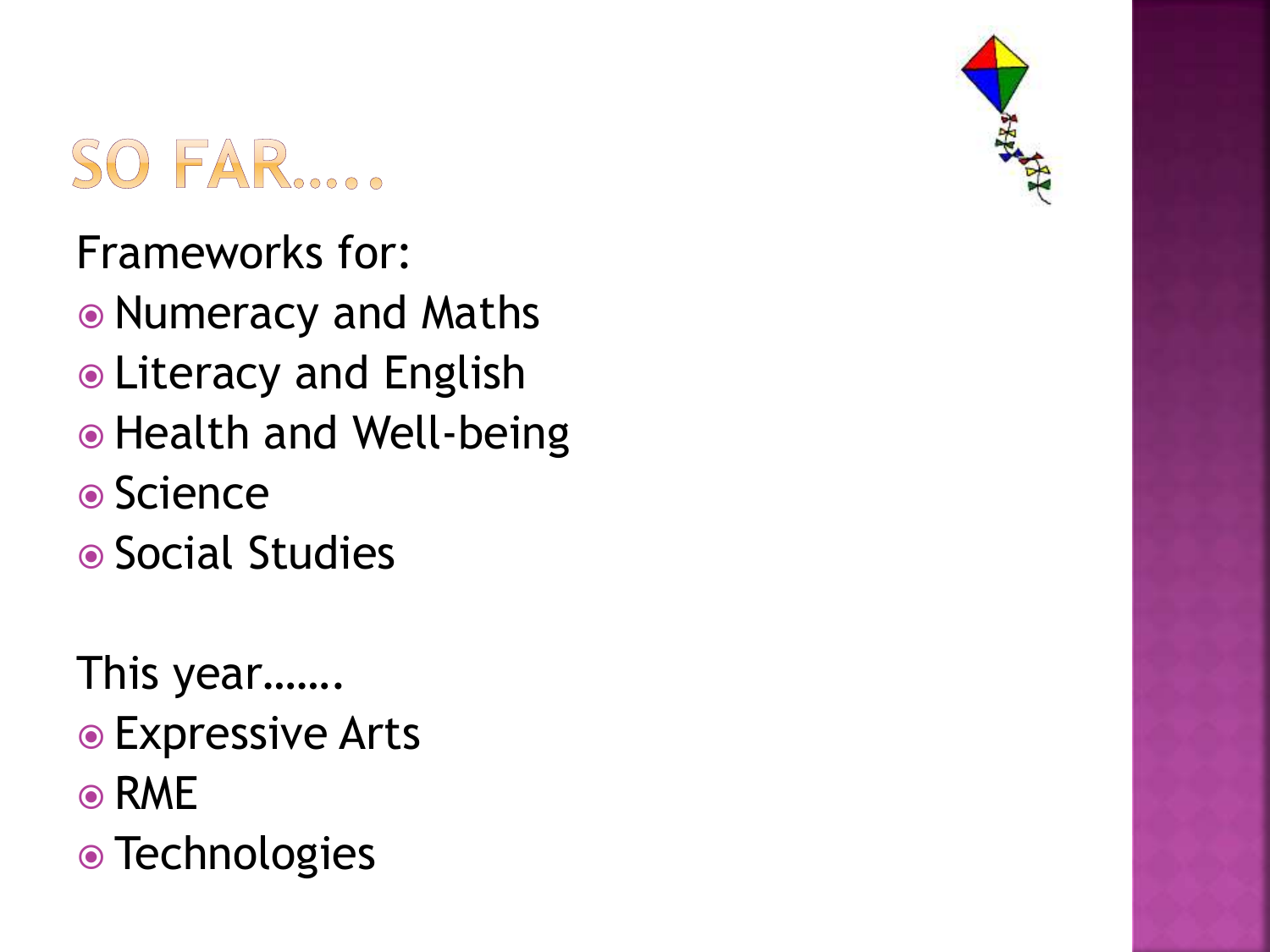#### A snapshot



| <b>Experiences</b> and<br>outcomes | Time<br>I am aware of how routines and events in my world link with times and seasons, and<br>have explored ways to record and display these using clocks, calendars and other<br>methods.<br><b>MNU 0-10a</b>                                                                                                                                                                                                                                                                                                                                                                                                                                                                                                                                                                                                                                            |  |
|------------------------------------|-----------------------------------------------------------------------------------------------------------------------------------------------------------------------------------------------------------------------------------------------------------------------------------------------------------------------------------------------------------------------------------------------------------------------------------------------------------------------------------------------------------------------------------------------------------------------------------------------------------------------------------------------------------------------------------------------------------------------------------------------------------------------------------------------------------------------------------------------------------|--|
| On track in the nursery            | I can identify when different events happen in a day, for example, morning,<br>afternoon etc.<br>I can name the days of the week.<br>I can say what happens in different seasons.<br>I can recognise devices used to measure time.<br>I can engage with and talk about devices used to measure time.<br>I can be introduced to ordinal numbers through the daily calendar.                                                                                                                                                                                                                                                                                                                                                                                                                                                                                |  |
| On track in P1                     | I can participate in daily discussions about the day, date, month and year<br>and how these are displayed.<br>I can use the language of time: day, night, morning, afternoon, before,<br>after, yesterday and tomorrow.<br>I can order the events of my day in a logical sequence.<br>I can sequence the days of the week in the correct order and say which<br>day comes before, after and in-between.<br>I can name the seasons and describe the features of these.<br>I can name some months of the year.<br>I can explain the relationship between the minutes hand and hours hand<br>on a clock.<br>I can read analogue and digital o'clock times.<br>I can use language such as before, after, o'clock, hour hand and minute.<br>hand<br>I can draw o'clock times on digital clocks and analogue clocks.<br>I can match analogue and digital times. |  |
| National Benchmarks                | Links daily routines and personal events to time sequences.<br>٠<br>Names the days of the week in sequence, knows the months of the year<br>and talks about features of the four seasons in relevant contexts.<br>Recognises, talks about, and, where appropriate, engages with everyday<br>devices used to measure or display time, including clocks, calendars, sand<br>timers and visual timetables.<br>Reads analogue and digital o'clock times (12 hour only) and represents<br>this on a digital display or clock face.<br>Uses appropriate language when discussing time, for example, before,<br>after, o'clock, half past, hour hand and minute hand.                                                                                                                                                                                            |  |

an learning using the experiences and outcomes.

60

se 'on track' statements to support planning learning, teaching d assessment, to track progress and to provide shared pectations of learning for moderation. This will ensure pupils e making appropriate progress and that they are on track to hieve Curriculum for Excellence levels.

ational benchmarks provide clarity on the national andards expected at the end of each level. They should pport professional dialogue as part of the moderation ocess to assess where pupils are in their learning and to pport professional judgement about achievement of a vel.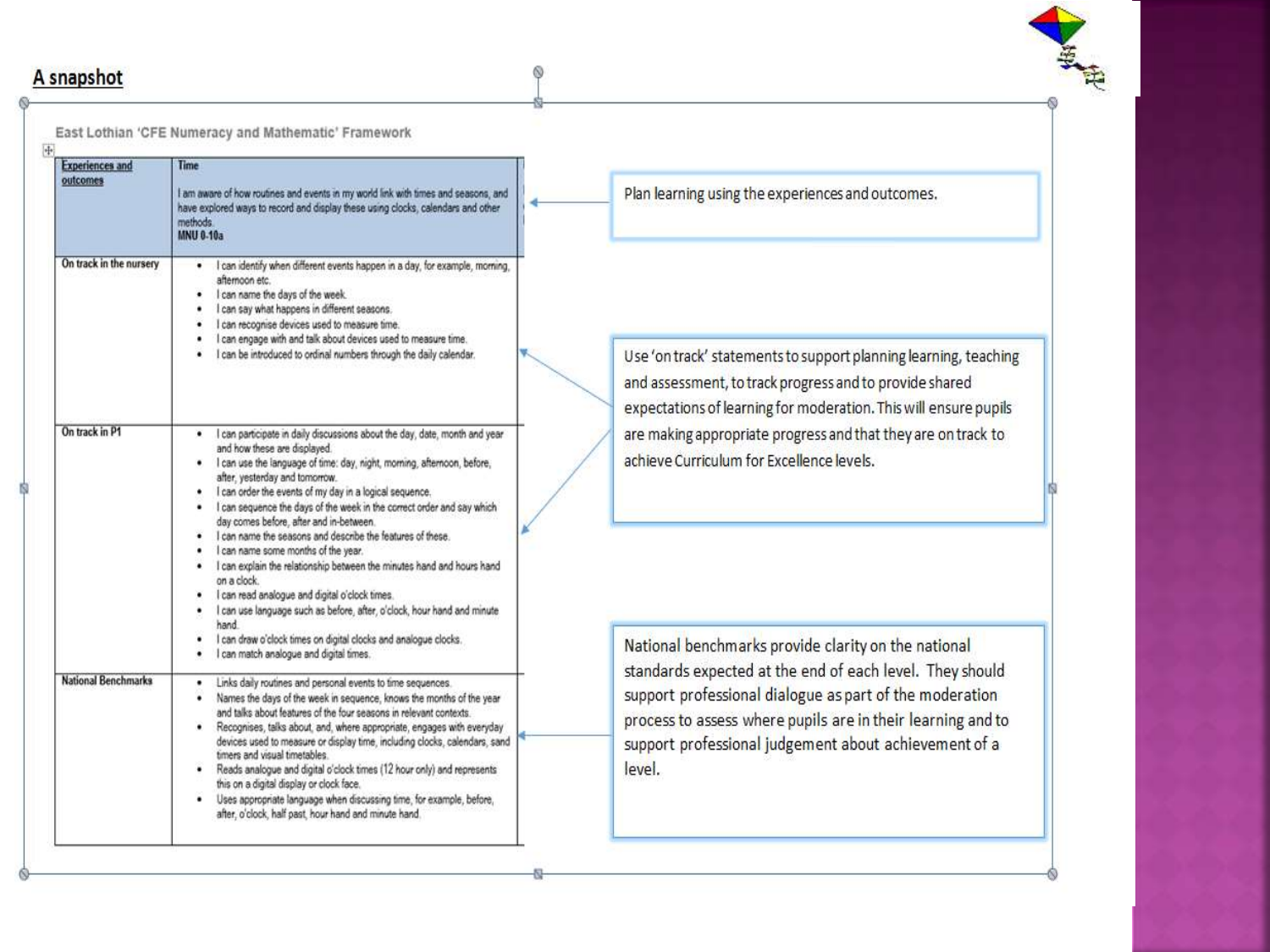

### BEHAVIOUR AND CLASS DOJO

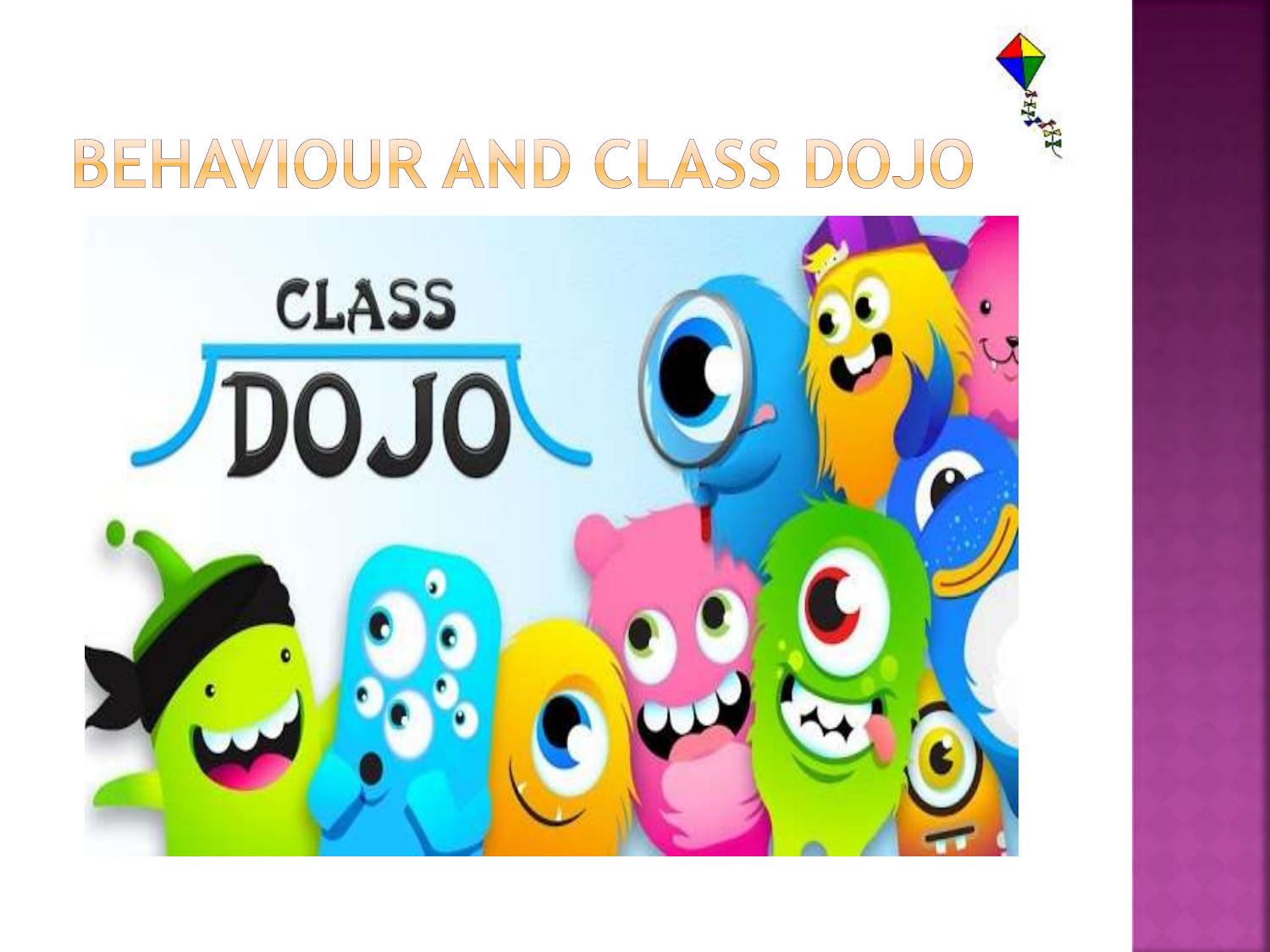# SCHOOL IMPROVEMENT PLAN

• School ethos and the creation of a behaviour policy are part of our School Improvement Plan.

Staff Working Party

Parent/Carer Focus Group

Pupil Focus Group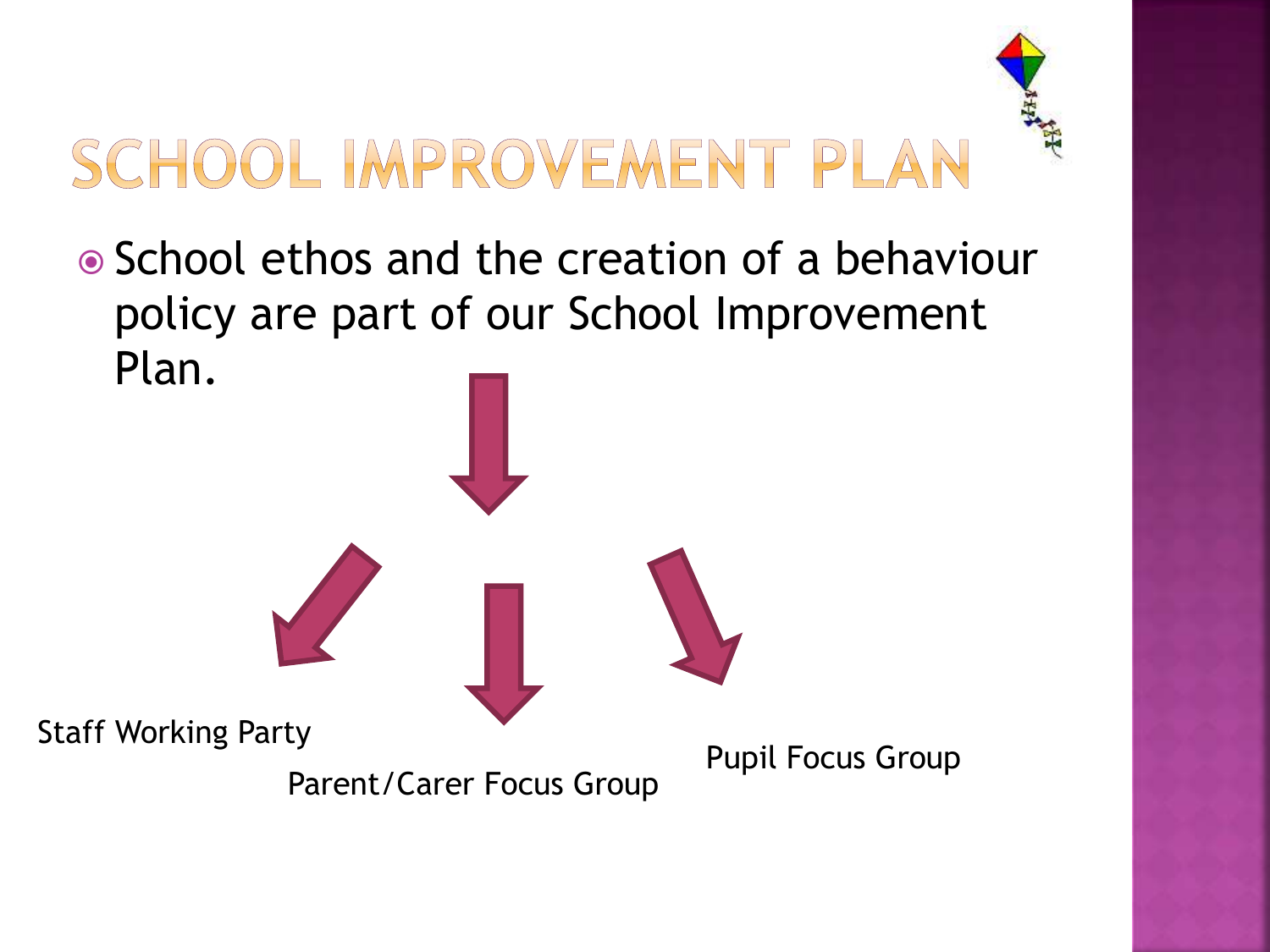## GOLDEN TIME



- Authority decision stop Golden Time due to the impact on Learning and Teaching time
- Feedback from staff and pupils a creative way is needed to work collaboratively across stages and across the curricular areas with teacher led curriculum based activities
- This is being explored by staff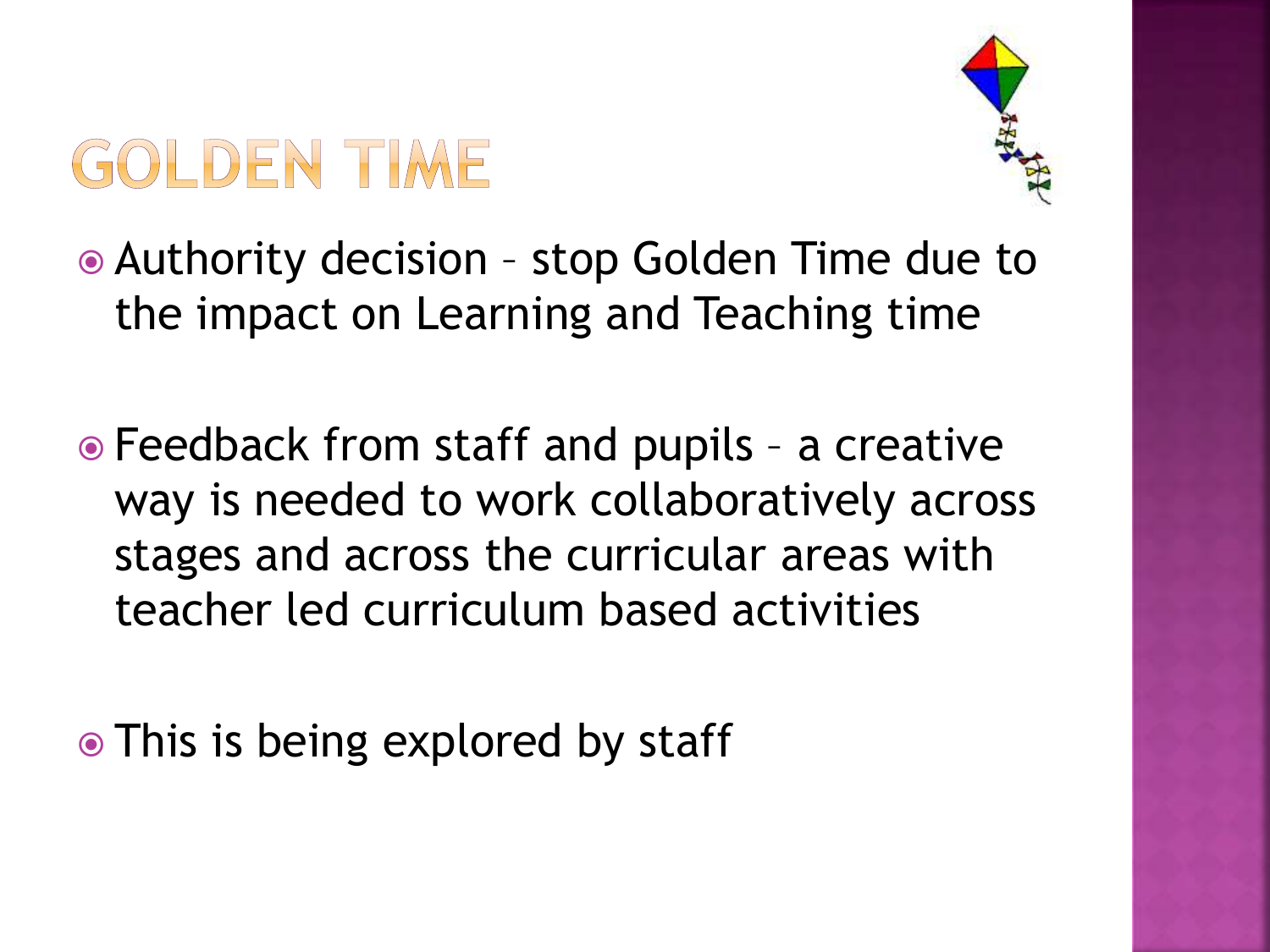### OUR INTERIM APPROACH



Each class has decided on their full approach to managing behaviour.

Warning - Yellow Card - Red Card (can be earned back)

Red Card = a letter home from CT to be signed and returned to school

2 x Red Cards = referral to member of School Leadership Team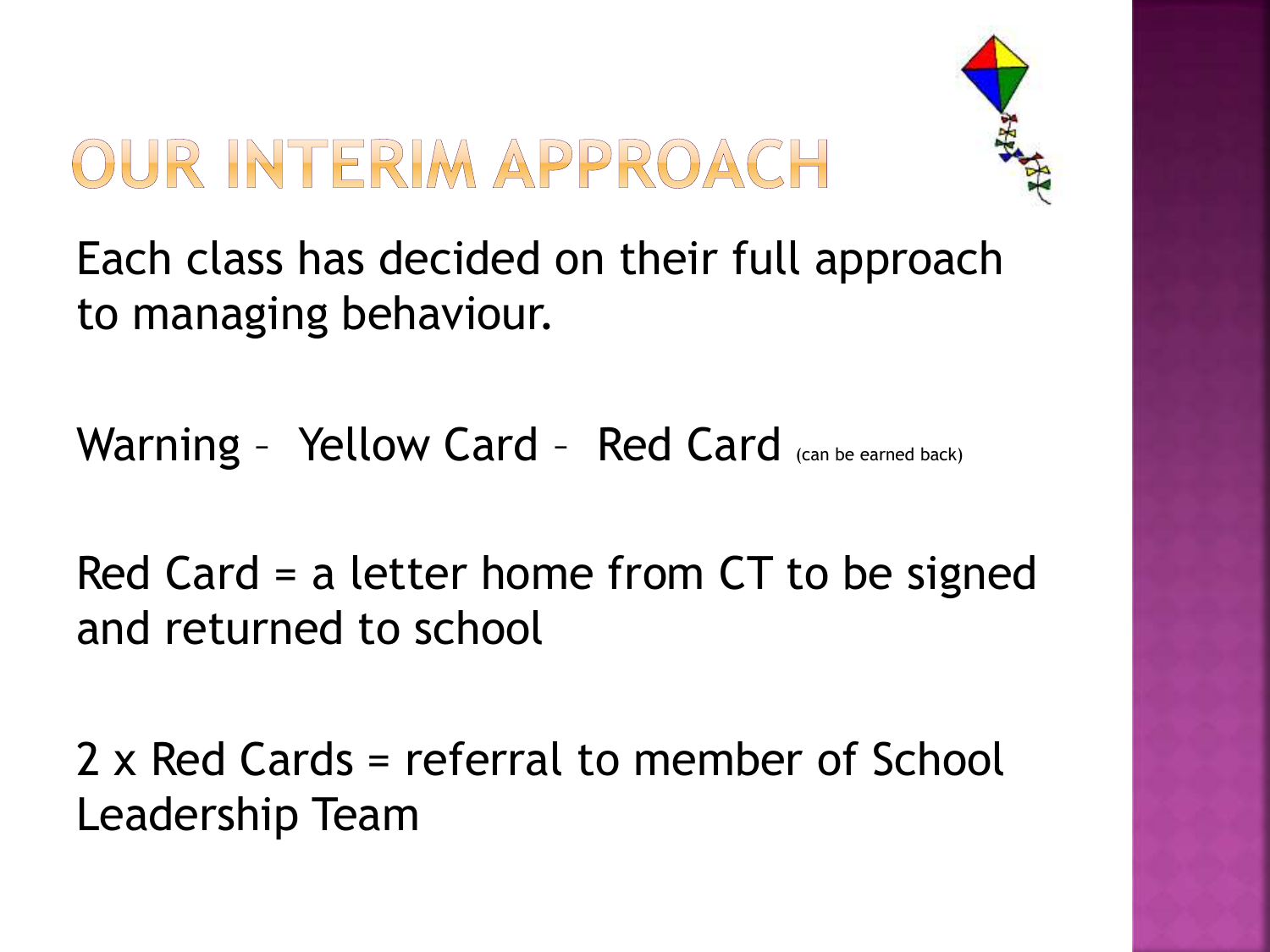



- All teachers use this differently you should find out more about this in your child's classroom. Ask the teacher!
- Some teachers give and remove Dojos and some teachers only award Dojos. The approach is decided as a class at the start of the year.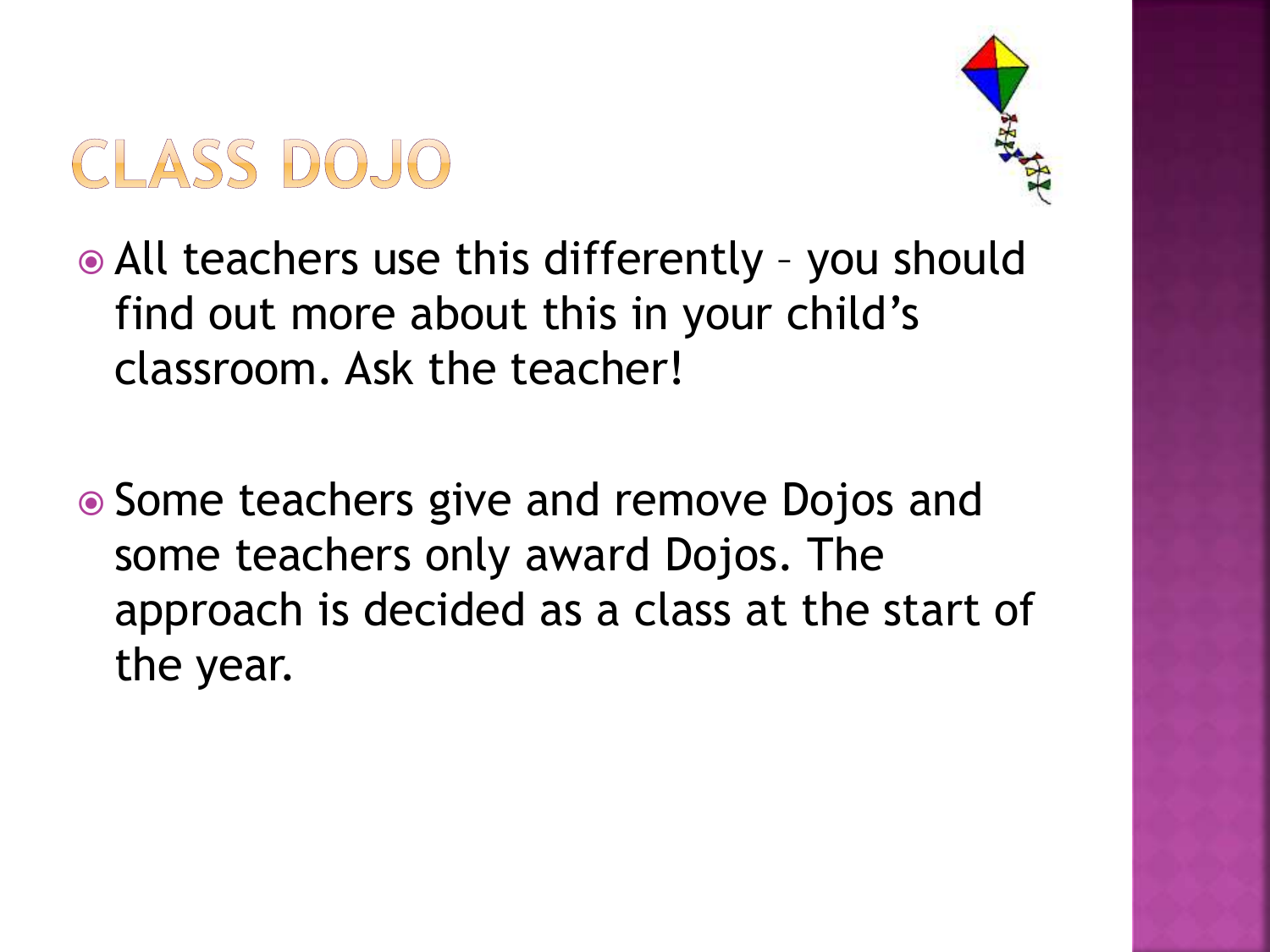

## OJO DO AND DOJO DON'T!

Do…….

-Discuss your child's Dojo points and celebrate their success

-Use it for communication with the Class Teacher – homework questions/trip info etc

- Return the consent form if not already done so! (If not consenting, your child will not be missing out teachers will use an alias so your child can still earn Dojo Points)

Don't……….

- Send confidential information in the messages this should be done via the office or a telephone call/letter
- Expect an immediate response from your child's teacher (teachers will respond when they are able to)